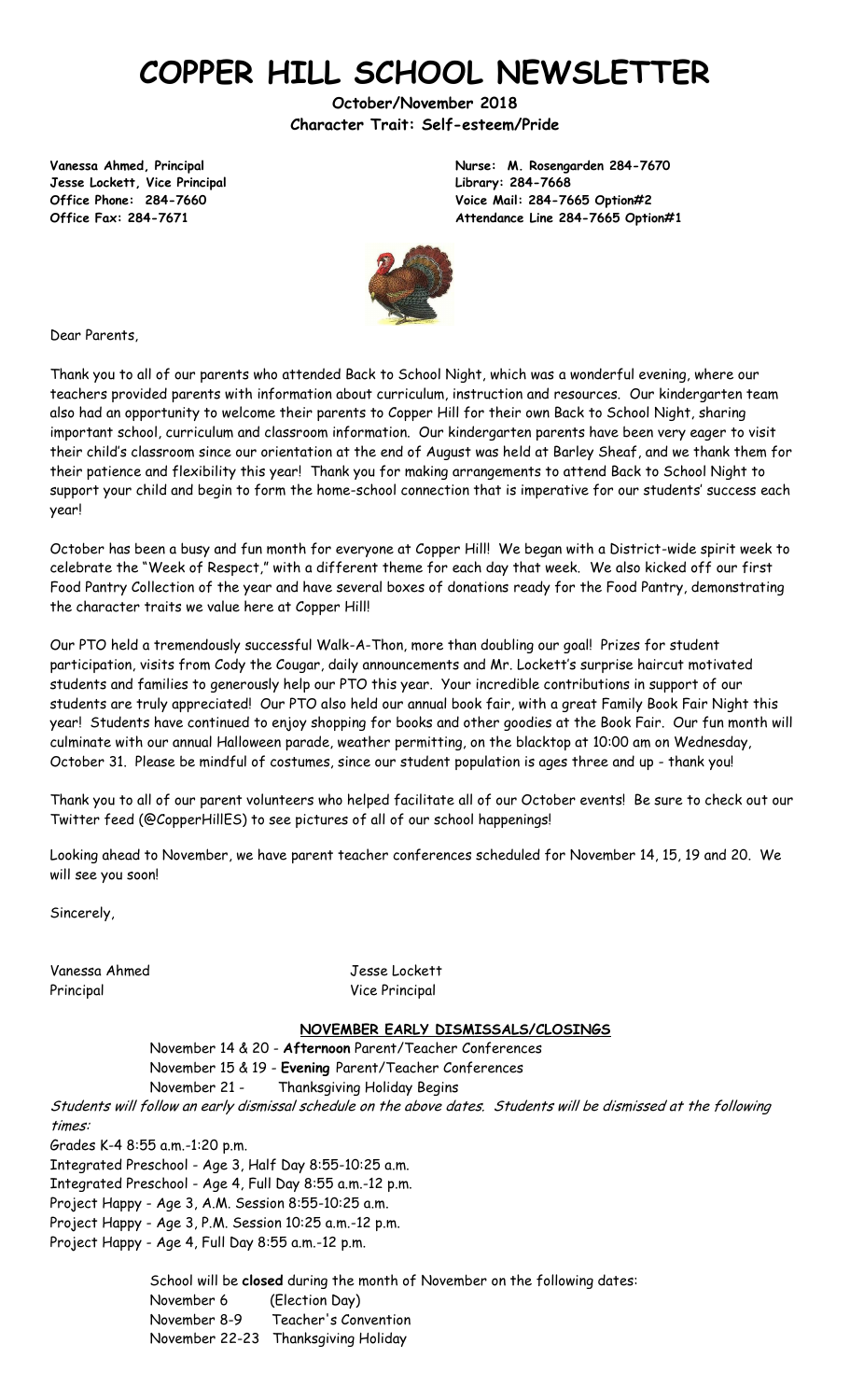## **PICTURE RETAKES**

Picture retakes will be done on Friday, November 16, 2018.

#### **LOST and FOUND**

We have moved our lost and found to the front entrance area. Please label all your child's belongings (lunchboxes, jackets, glasses). Any items that are found with a name on them will be returned. Valuables such as money, jewelry, eyeglasses etc.) will be kept in the office. Items that have not been claimed will be donated to charity over winter break.

### **IMPORTANT SAFETY NOTICE-EMERGENCY CONTACT INFORMATION FOR EVERY CHILD**

The school will utilize the school communication system, School Messenger, to contact you in the event of an unscheduled early dismissal and other closings or delayed openings. For this reason, it is absolutely critical that we have current phone information for every child. Cell phone numbers and work phone numbers tend to change. As neighbors move, designated emergency contact persons may change as well. Please be sure to provide the office with prompt written notice of any work, home or cell phone number changes for you or the individuals you designated as emergency contact persons for your children. This is an essential step in our emergency contact procedures, and we appreciate your cooperation. Also, with temperatures dropping, the likelihood of a school closing, delayed opening or early dismissal increases. **Please be sure that you have discussed and practiced your plan should school need to close early and there is no aftercare. Also, please take this time to plan with your children what action they will take in the event that you are not home to meet them.**



#### **SICK DAY GUIDELINES**

Making the Right Call When Your Child Is Sick:

**Should I keep my child home or send him or her to school?** 

School policy requires a child **stay home** if he or she:

- Has a fever of 100.0 degrees or higher
- Has been vomiting or has had diarrhea within the past 24 hours
- Has symptoms that keep him or her from participating in school, such as:

## **Very tired or lack of appetite**

**Cough that he or she cannot control**, sneezing often

## **Headache, body aches, or earache**

**Sore Throat**—a minor sore throat is ok for school, but a severe sore throat could be **strep throat**, even if there is no fever. Other symptoms of strep throat in children are headache and stomach upset, or rash. Call your doctor if your child has these symptoms. A special test is needed to know if it is strep throat

**Keep your child home until his or her fever has been gone for 24 hours without medicine.** Returning to school too soon may slow recovery and expose other people unnecessarily to illness.

**Keep your child home until 24 hours after last vomiting or diarrhea episode.** 

**Keep your child home if he is coughing or sneezing frequently as he or she is spreading his cold to others.**  Please help others from becoming sick by keeping your child home during the worst of his or her illness.

## **IMPORTANT RECESS REMINDERS**

As temperatures begin to drop, please be mindful to dress your children accordingly. Be prepared for students to go outside for recess each and every day. To keep our students warm, please remember to send your children to school with their coats, gloves, scarves and hats!

#### **UPCOMING COPPER HILL EVENTS**

| October 31-Nov. 2 | PTO Clothing Drive                                |
|-------------------|---------------------------------------------------|
| November 6        | School Closed - Election Day                      |
| November 8-9      | <b>School Closed - NJEA Convention</b>            |
| November 14       | <b>Marking Period Ends</b>                        |
| November 14       | <b>EARLY DISMISSAL (Afternoon Conferences)</b>    |
| November 15       | <b>EARLY DISMISSAL- (Evening Conferences)</b>     |
| November 16       | Picture Retakes                                   |
| November 16       | Favorite Color day                                |
| November 19       | <b>EARLY DISMISSAL-(Evening Conference)</b>       |
| November 20       | <b>EARLY DISMISSAL - (Afternoon Conferences)</b>  |
| November 21       | <b>EARLY DISMISSAL-Thanksgiving Recess Begins</b> |
| November 21       | Report cards available on Parent Portal           |
| November 22-23    | Thanksgiving Recess                               |